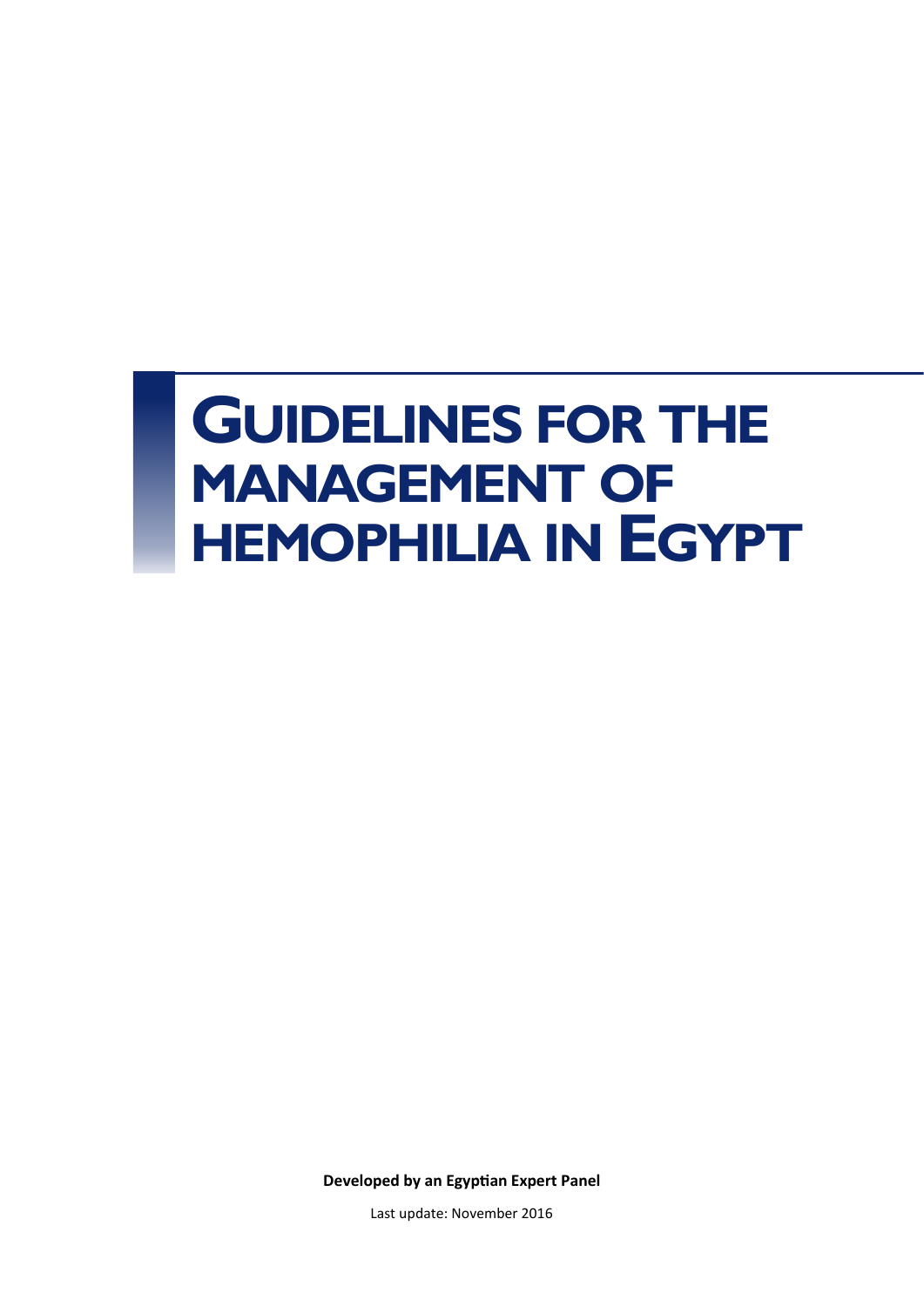## **BACKGROUND**

These guidelines have been developed by an expert panel of hemophilia treaters to support the appropriate management of people with hemophilia in Egypt. Although the guidelines are based primarily on the World Federation of Hemophilia (WFH) Guidelines for the Management of Hemophilia,<sup>1</sup> they aim to address unmet needs and local requirements in Egyptian settings.

### **EGYPTIAN EXPERT PANEL**

#### **Galila Mokhtar (Coordinator, Editor)**

Professor of Pediatrics, Head of the Pediatric Department and Head of Pediatric Hemato-Oncology Unit, Ain Shams University, Ain Shams University, Egypt

#### **Amal El-Beshlawy,**

Professor of Pediatric Hematology, Senior Professor of the Pediatric Hematology Department Pediatric Hospital, Cairo University, Egypt

#### **Mohssen El Alfy**

Chairman of Ain Shams Pediatrics Department, Ain Shams University, Egypt Professor of Pediatric hematology, Ain Shams University, Egypt President of Egyptian Society of Pediatric Hematology Oncology

#### **Magdy El Ekiaby**

Senior Consultant Hematologist, Medical Director of Shabrawishi Hospital International Hemophilia Treatment Center, Egypt

#### **Naglaa Omar**

Consultant Pediatrics Hematology, Cairo University, Cairo, Egypt Head of Hematology Committee, 6<sup>th</sup> December Health Insurance Hospital, Consultant Pediatrics Hematology, Egyptian Red Crescent, Giza, Egypt Board member of Egyptian Thalassemia Association (ETA), Egypt

#### **Khaled Abd El-Azim Eid**

Consultant of Pediatric Hematology Cairo University, Head of the Hematology Unit – Benha Children Hospital, Egypt.

#### **Hoda Hassab**

Professor of Pediatrics (Pediatric Hematology / Oncology), Faculty of Medicine, Alexandria University, Alexandria, Egypt

#### **Osama El Safy**

Professor of Pediatrics and Hematology and Oncology-Pediatric Dept-Zagazig, University-Sharkia, Egypt Head of Pediatric Hematology and Oncology Unit in Zagazig Health Insurance Hospital, Egypt Director of Zagazig University Thalassemia Association (ZUTA), Egypt

#### **Ahmed Mansour**

Professor of Pediatrics (Hematology and Oncology), Pediatrics Department, Mansoura Faculty of Medicine, Head of Hematology and Oncology Unit, Mansoura, Egypt

#### **Rasha El Ashry**

Professor of Pediatrics (Hematology, Oncology and Bone Marrow Transplantation), Mansoura Children Hospital, Mansoura Oncology Centre, Mansoura, Egypt

#### **Naglaa Shaheen**

Consultant of Pediatrics and Genetic Blood Disorders and official spokesperson of the National Health Insurance Organization, Egypt

#### **ACKNOWLEDGEMENTS**

The Egyptian Expert Panel would like to thank Dr Gerry Dolan (Hemophilia Centre Director, St Thomas' Hospital, London, UK) for his advice and guidance during the development of these guidelines.

#### **DISCLOSURES**

Funding for the development of the guidelines was provided by Pfizer through an Advisory board. Pfizer did not influence the content development of the guidelines.

Editorial support to prepare the guidelines was provided by the medical writing team at SYNERGY (London, UK), a Medical Education agency, this support was funded by Pfizer.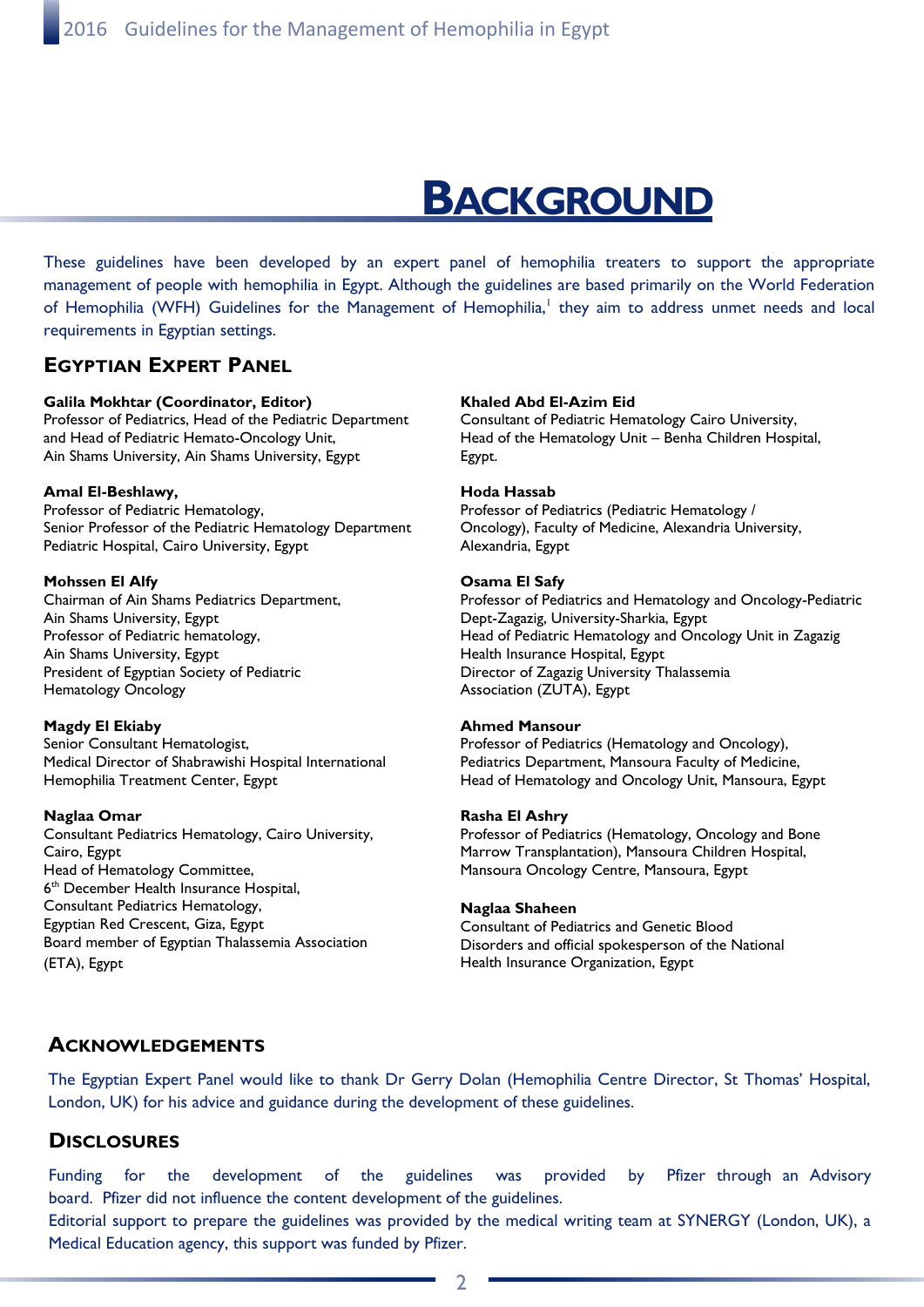# **CONTENTS**

| <b>INTRODUCTION</b>                                               | 4               |
|-------------------------------------------------------------------|-----------------|
| I. GENERAL CARE AND MANAGEMENT OF HEMOPHILIA                      | 5               |
| 1.1 What is hemophilia?                                           | 5               |
| 1.2 Principles of care                                            | 5               |
| 1.3 Nutrition and vaccination                                     | 6               |
| 1.4 Home therapy                                                  | 6               |
| 1.5 Physiotherapy                                                 | 7               |
| 2. SPECIAL MANAGEMENT ISSUES                                      | 8               |
| 2.1 Hepatitis C virus in Egypt                                    | 8               |
| 2.2 Psychosocial issues                                           | 8               |
| 2.3 Circumcision                                                  | 9               |
| 3. LABORATORY DIAGNOSIS                                           | $\overline{10}$ |
| 3.1 Principles of diagnosis                                       | $\overline{10}$ |
| 3.2 Detection of inhibitors                                       | $\overline{10}$ |
| 4. HEMOSTATIC AGENTS AND DOSING REGIMENS                          | Ш               |
| 4.1 Clotting factor concentrates                                  | $\mathbf{H}$    |
| 4.2 Product selection                                             | Ħ               |
| 4.3 Prophylaxis vs on-demand therapy                              | 12              |
| 4.4 Cryoprecipitate                                               | 12              |
| 4.5 Fresh frozen plasma                                           | 12              |
| 5. COMPLICATIONS OF HEMOPHILIA                                    | $\overline{14}$ |
| 5.1 Synovectomy                                                   | $\overline{14}$ |
| 6. Egyptian Society of Hemophilia and future strategic objectives | 15              |
| 6.1 Introduction to the Egyptian Society of Hemophilia (ESH)      | 15              |
| 6.2 National care program for Inherited Bleeding Disorders (IBD)  | 15              |
| 6.3 ESH vision and strategic plan until 2018                      | 16              |
| 7. BIBLIOGRAPHY                                                   | 17              |
|                                                                   |                 |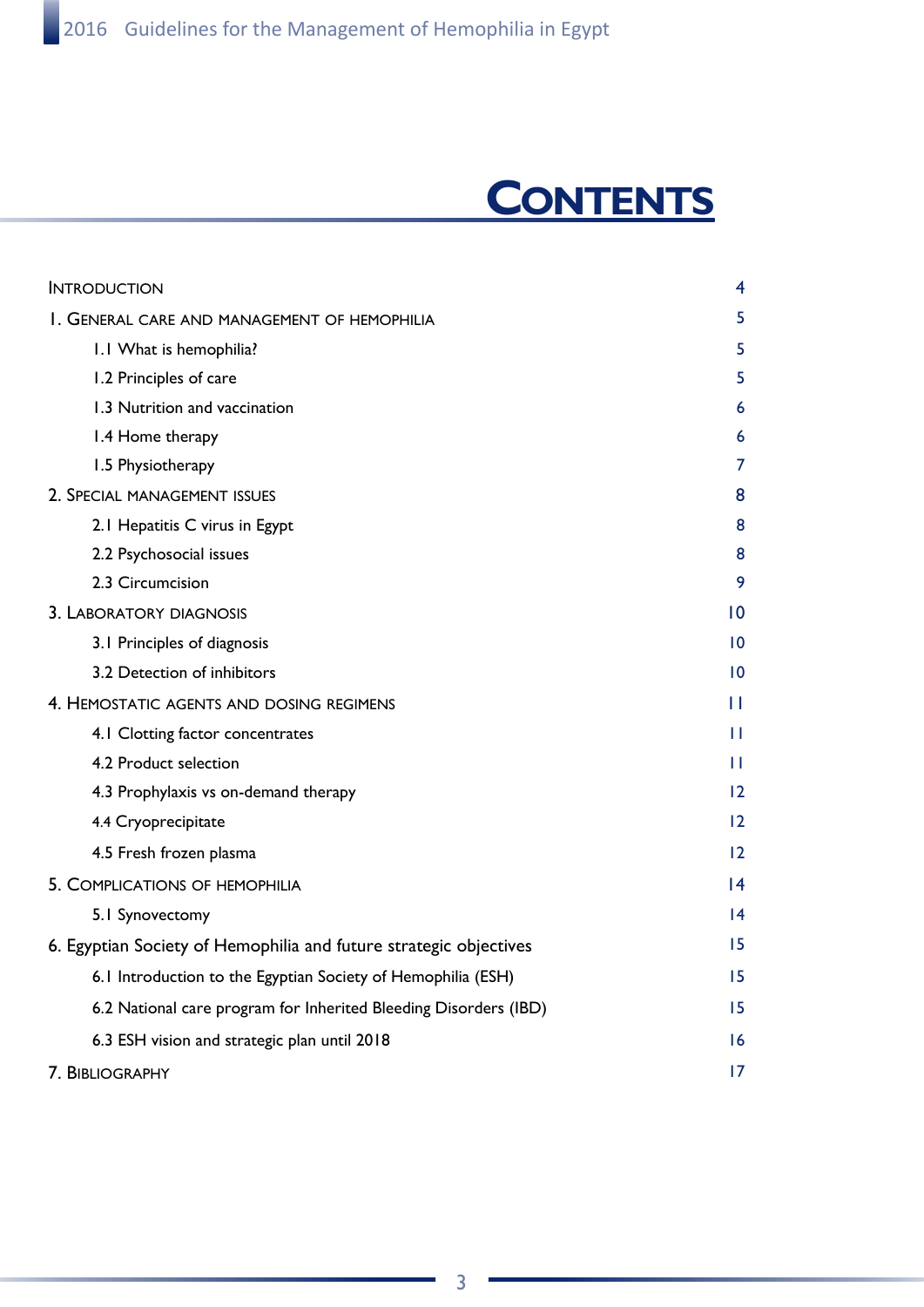# **INTRODUCTION**

The healthcare system in Egypt is quite complex with a large number of public entities involved in management, financing and the provision of care.<sup>1</sup> The World Federation of Hemophilia (WFH) Guidelines for the Management of Hemophilia are widely recognized as a gold-standard document to guide and inform about comprehensive management of hemophilia care.<sup>2</sup> The guidelines here proposed have been developed to address important issues related to the comprehensive management of hemophilia in Egypt, including circumcision and hepatitis C virus (HCV) management. It is important to note that the guidelines should be used as a supplement to WFH recommendations.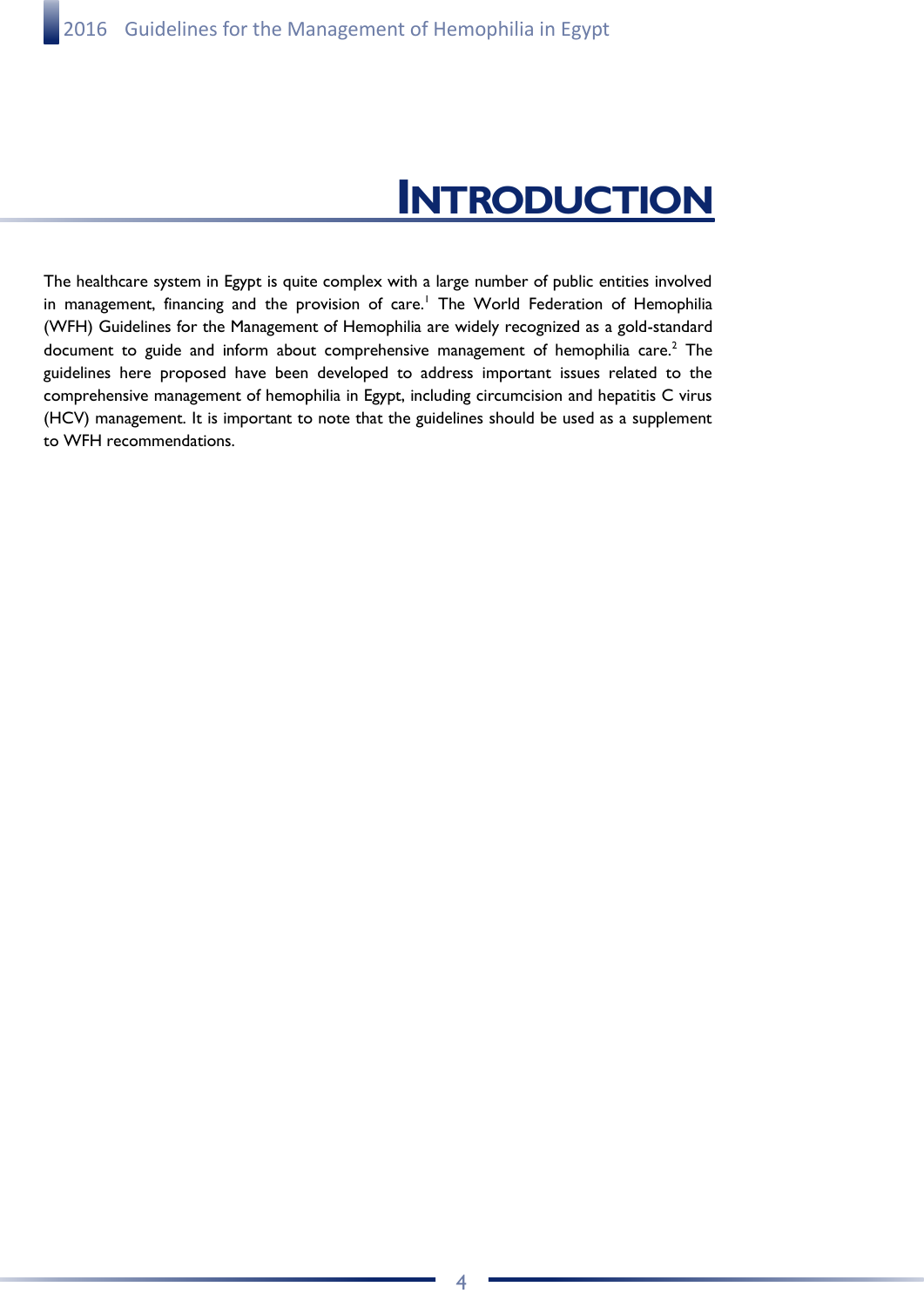# **1. GENERAL CARE AND MANAGEMENT OF HEMOPHILIA**

#### 1.1 WHAT IS HEMOPHILIA?

Hemophilia is an X-linked congenital bleeding disorder, caused by deficiency of coagulation factor VIII (hemophilia A) or factor IX (hemophilia B). Hemophilia has an estimated frequency of approximately one in 10,000 births.

Hemophilia A is more common than hemophilia B, representing 80–85% of the total hemophilia population. According to the WFH Global Survey, there were an estimated 5,050 patients with hemophilia in Egypt in 2013.<sup>2</sup>

The characteristic phenotype in hemophilia is the bleeding tendency. Its severity is generally correlated with the clotting factor level (Table 1). Hemophilia should be suspected in patients presenting with excessive bleeding following minor surgery, such as circumcision. Definitive diagnosis should be confirmed through factor assay to demonstrate deficiency of FVIII / FIX.

While bleeding tendency is life-long, people with hemophilia may not present with bleeding symptoms until later in life, for example when they begin walking / running. Management of hemophilia is multifactorial and includes prevention and treatment of bleeding, prevention of long-term joint damage, physical therapy, dental care, vaccinations, nutritional support, genetic counseling and psychological support.

| <b>Severity</b> | <b>Clotting factor level</b>                                | <b>Bleeding episodes</b>                                                                                          |
|-----------------|-------------------------------------------------------------|-------------------------------------------------------------------------------------------------------------------|
| <b>Severe</b>   | <1 IU/dl (<0.01 IU/ml) or<br>$\leq$ $\frac{1}{6}$ of normal | Spontaneous bleeding into joints or muscles, predominantly in<br>the absence of identifiable hemostatic challenge |
| <b>Moderate</b> | I-5 IU/dl (0.01-0.05 IU/ml) or<br>1-5% of normal            | Occasional spontaneous bleeding; prolonged bleeding with minor<br>trauma or surgery                               |
| Mild            | 5-40 IU/dl (0.05-0.40 IU/ml) or<br>$5 - 40\%$ of normal     | Severe bleeding with major trauma or surgery.<br>Spontaneous bleeding is rare                                     |

### **TABLE 1: Relationship of bleeding severity to clotting factor level<sup>1</sup>**

#### 1.2 PRINCIPLES OF CARE

The primary aim of care is to prevent and treat bleeding with the deficient clotting factor. Whenever possible, factor deficiency should be treated with factor concentrate (see section 4.2 Product selection). For optimal care, patients with hemophilia should be treated within a comprehensive care setting. A patient's core management team should include a hematologist, nurse coordinator, laboratory specialist, musculoskeletal specialist, physical therapist, orthopedic surgeon, hepatologist and psychological expert. The patient should also have access to a chronic pain specialist, dentist, geneticist, hepatologist, infectious disease

specialist, immunologist, gynecologist / obstetrician and vocational counselor if possible.

In Egypt, children with hemophilia have received minimal dental intervention and their needs required thorough assessment. Oral health education, plaque control, and access to oral care is paramount to improve the oral health of these children.<sup>3</sup>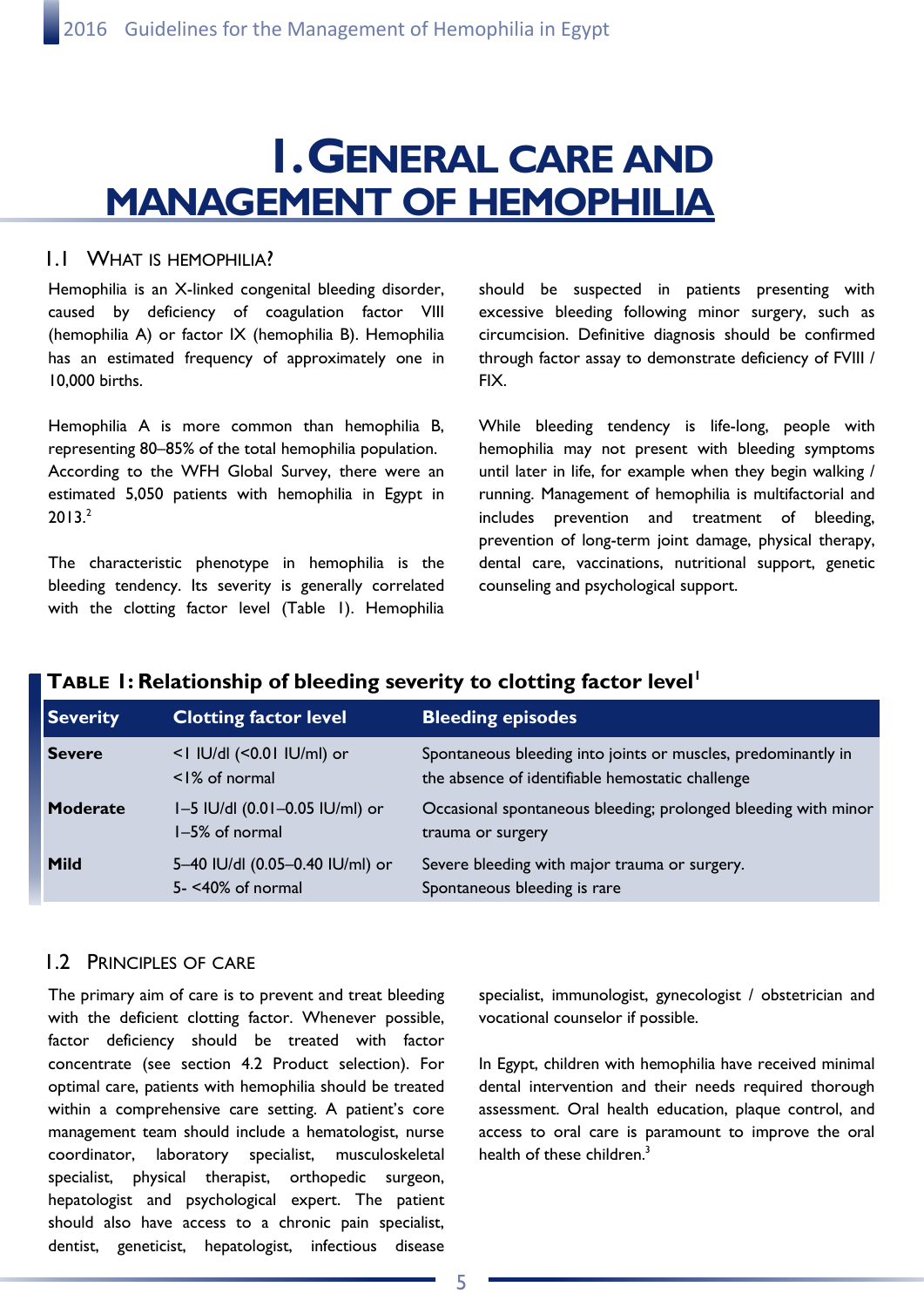# **1. GENERAL CARE AND MANAGEMENT OF HEMOPHILIA**

#### 1.3 NUTRITION AND VACCINATION

It is important for patients with hemophilia to maintain good nutrition, particularly the absorption of key nutrients such as calcium, iron, vitamins C and D. Management of patients who are overweight or obese is challenging and costly, requiring a constant follow-up on the patient's nutrition, lifestyle, weight and physical activity levels.

Immunization against hepatitis A and hepatitis B viruses is mandatory for all people with hemophilia – including routine hepatitis A vaccination in all patients >1 year of age.<sup>1</sup> Patients  $>5$  years of age should be screened for hepatitis B virus and revaccinated if negative. Vaccination should be subcutaneous, rather than intramuscular or intradermal.

Adequate weight management should be encouraged.

#### **RECOMMENDATIONS**

Appropriate healthcare should be provided to all patients with hemophilia, including nutritional advise and follow-up – calcium, iron (guided by iron level) and vitamins C and D. Routine hepatitis A vaccination in all hemophilic patients >1 year of age is mandatory. Hepatitis B screening is essential for patients with hemophilia >5 years of age, and it is important to revaccinate those who are negative.

#### 1.4 HOME THERAPY

Early treatment of bleeds minimizes the amount of blood in affected joints, resulting in improved short- and long-term outcomes, such as reduced pain and swelling, as well as reduced joint damage. Home therapy allows a patient immediate access to clotting factor – meaning optimal early treatment is possible – stopping bleeding and reducing long-term damage. Besides the increase of factor level with clotting factor concentrates (or desmopressin in mild hemophilia A) management of muscle and joint bleeds can be achieved through first aid measures such as PRICE: splints (**P**rotection), **R**est, apply **I**ce in the bleeding location, **C**ompression, **E**valuation. In case of mucosal bleeds or dental extractions, antifibrinolytic drugs (i.e. tranexamic acid, epsilon aminocaproic acid) can be an effective adjunctive

treatment. Home therapy is necessary for effective use of prophylactic treatment.

Where home therapy programs are available, there is a reduction in clinic visits and hospital admissions, easing the burden on public health facilities. Nevertheless, it is important to ensure a regular clinic visit (every 3 months) for follow-up. Training and education is very important for both parents and patients, particularly:

- How to self-infuse
- How to keep bleeding records
- How to transport, store and use factor
- How to dispose of needles
- How to handle blood spills
- How to manage complications of therapy

#### **RECOMMENDATIONS**

Home therapy should be encouraged, however, it is important that regular clinic visits continue to ensure good management of hemophilia. First aid measures and antifibrinolytic agents are encouraged as adjuvant therapy. Parents and patients should be educated on all the steps underlying home therapy to build confidence, ensure safety and promote home therapy as an option for the management of hemophilia.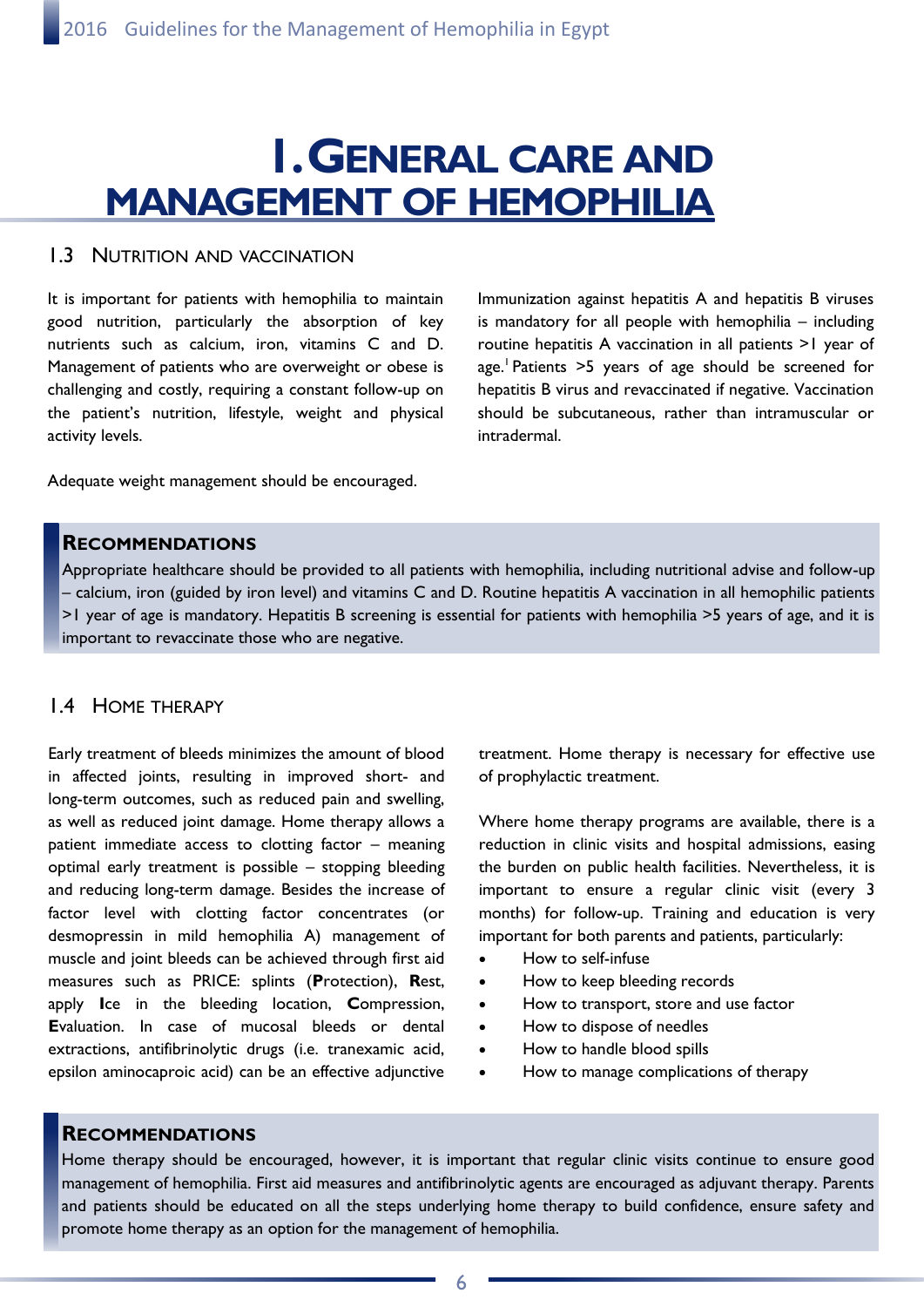# **1. GENERAL CARE AND MANAGEMENT OF HEMOPHILIA**

### 1.5 PHYSIOTHERAPY

Physiotherapy is important in the management of hemophilia to prevent and treat musculoskeletal damage.<sup>4</sup> In addition to clotting factor concentrates, usually prescribed by the hematologist, management of acute hemarthrosis and chronic arthropathy requires close collaboration between the orthopedic surgeon and physiotherapist. This collaboration, comprising a coagulation and musculoskeletal specialist, is key to effectively prevent hemarthrosis, manage acute joint bleeding episodes, assess joint function and actively treat

chronic arthropathy.<sup>5</sup> Physiotherapy should be initiated as soon as the pain subsides and should be continued to gradually restore full muscle length, strength and function.

The evaluation of joint status, its progress and the impact on quality-of-life represent an integral part of the consultation. A short and easy scoring system can be used to support the evaluation of joint health and should be adopted to monitor patient outcomes.<sup>5</sup>

#### **RECOMMENDATIONS**

It is recommended that the hemophilia treater talks directly with the local physiotherapist to provide education on the special needs of treating someone with hemophilia, specifically regarding the use of factor replacement therapy prior to the physiotherapy session. Physiotherapy maneuvers are best carried out immediately after factor infusion. A short and easy scoring system, such as the Hemophilia Joint Health Score (HJHS) should be adopted to evaluate joint health.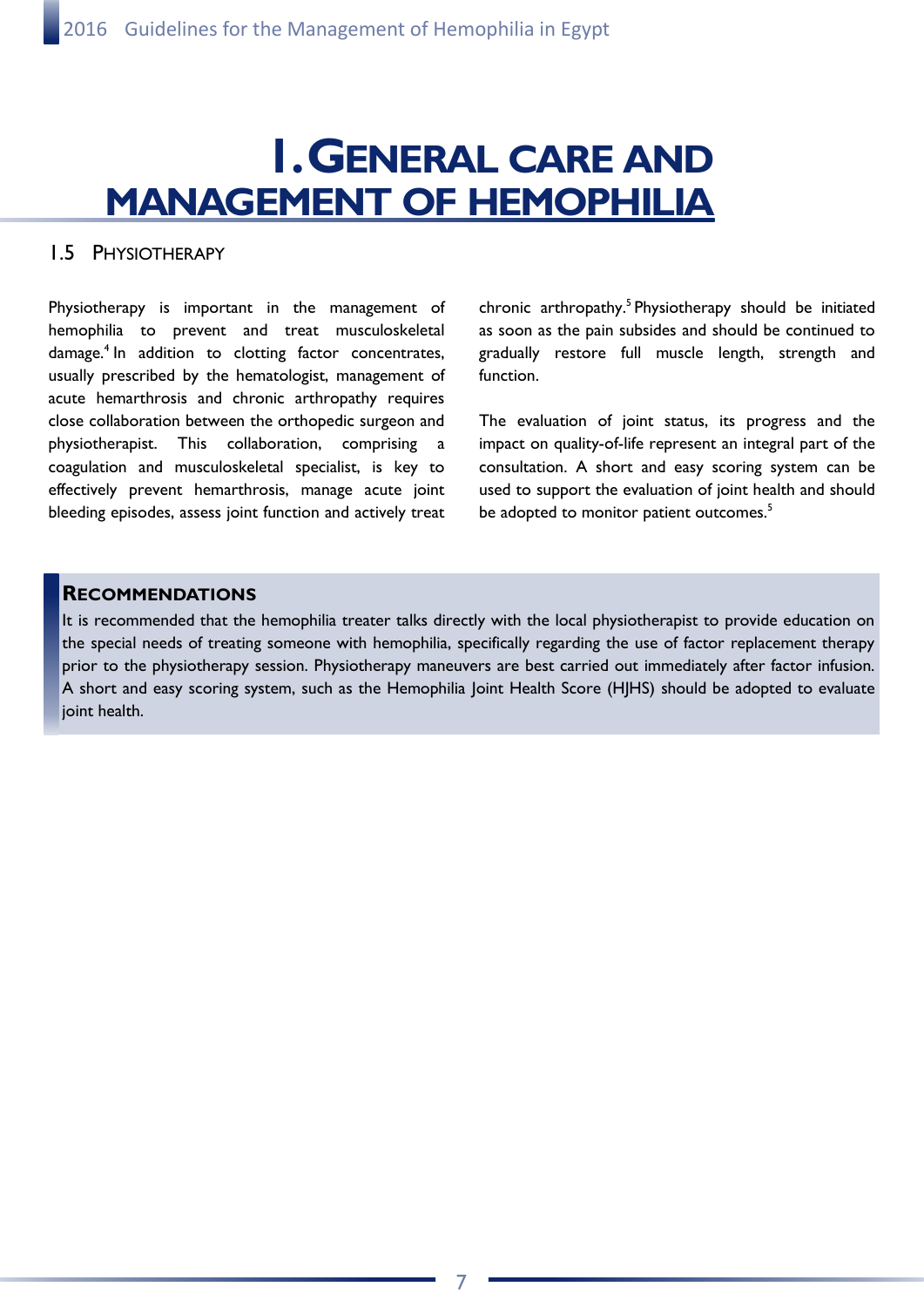# **2. SPECIAL MANAGEMENT ISSUES**

#### 2.1 HEPATITIS C VIRUS IN EGYPT

Egypt has the highest prevalence of hepatitis C virus (HCV) in the world, with 14.7% of people aged 15–59 years old affected.<sup>6</sup>The high prevalence is thought to have resulted from transmission during parenteral antischistosomal therapy (PAT) mass-treatment.<sup>7</sup> Current risk of transmission through healthcare and through the community settings is still considered to be substantial<sup>7</sup>

Knowledge about the viral load distributions in different stages of HCV infection is essential to compare the efficacy of serologic screening and nucleic acid testing in preventing transfusion transmission risk. Studies have been conducted on the HCV-RNA levels in Egyptian blood donors in the pre-seroconversion window period and in later anti-HCV-positive stages of infection.<sup>8</sup>

#### **RECOMMENDATIONS**

Prevention of HCV transmission in people with hemophilia is a priority of care in Egypt and regular screening is important, even in asymptomatic patients. Patients should be educated on the potential risks underlying the use of blood products and stricter policies are needed to protect them. For HCV-positive patients with hemophilia, treatment should also be provided.

### 2.2 PSYCHOSOCIAL ISSUES

Psychosocial factors have a significant impact on quality-of-life of patients with chronic diseases such as hemophilia. Interventions to support the psychosocial needs of patients and their carers, such as providing information and assistance, clarifying doubts, and teaching coping strategies to minimize the impact of the disabilities, may help to maximize the patient outcomes and improve the quality-of-life of their families.<sup>9,10</sup>

Programs and studies have shown positive results from psychological support to parents following the diagnosis of hemophilia. Parents who participated in a program of monthly psychological support and counselling showed significant progression, in pre- and post-study tests, in greater use of problem-focused coping strategies (recognition that a situation can change), and a reduced use of emotion-focused strategies (indicative of no  $change)$ .<sup>11</sup>

#### **RECOMMENDATIONS**

People with hemophilia and their families should be provided with access to psychological and social support. Specifically, physicians should focus on patient and family education and addressing the emotional burden of the disease on the patient. Increased awareness of hemophilia is also needed amongst healthcare providers and the general population, for example through medical caravans and the media.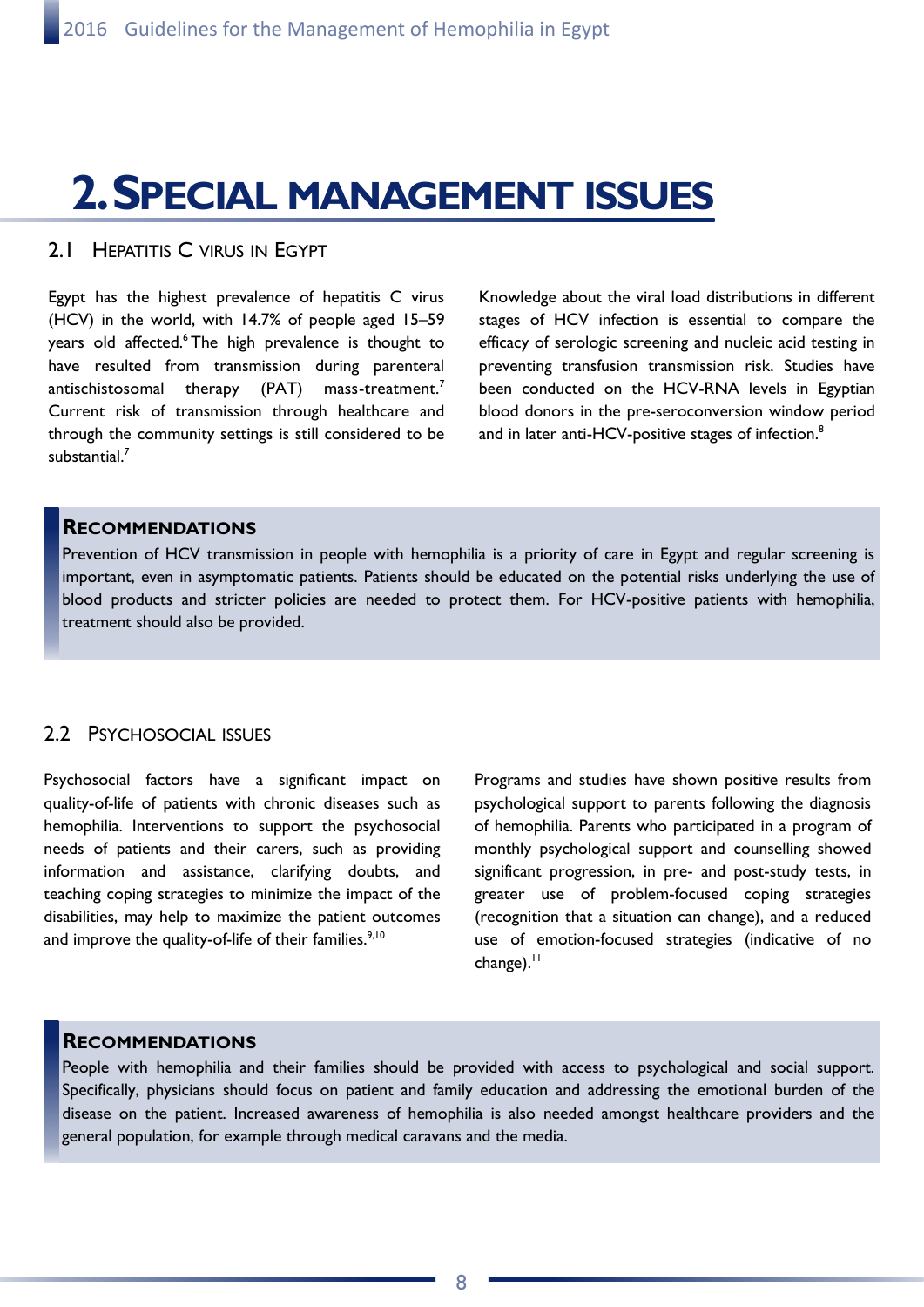# **2. SPECIAL MANAGEMENT ISSUES**

#### 2.3 CIRCUMCISION

In Egypt, circumcision is an important cultural practice and must be considered in patients with hemophilia. Modern hemophilia treatment aims to integrate people with hemophilia in the society, acknowledging and respecting their culture and beliefs.

Such an approach is vital in order to succeed in hemophilia management in Egypt.<sup>12</sup>

Despite the high costs of the procedure and the risks of developing inhibitors, social demand for circumcision of boys with hemophilia is significant.<sup>12</sup>

Since the risks of developing inhibitors is higher during the neonatal period, postponing circumcision until after 6 months of age is advisable, and between 6–18 months is preferred.<sup>12,13</sup>

#### **RECOMMENDATIONS**

Circumcision of male patients with hemophilia and / or with a positive family history of hemophilia should not be considered a minor surgical procedure and must be performed under strict conditions. Clotting factor concentrate administration (even if minimal) is usually required before circumcision and should be continued during the following week of the procedure.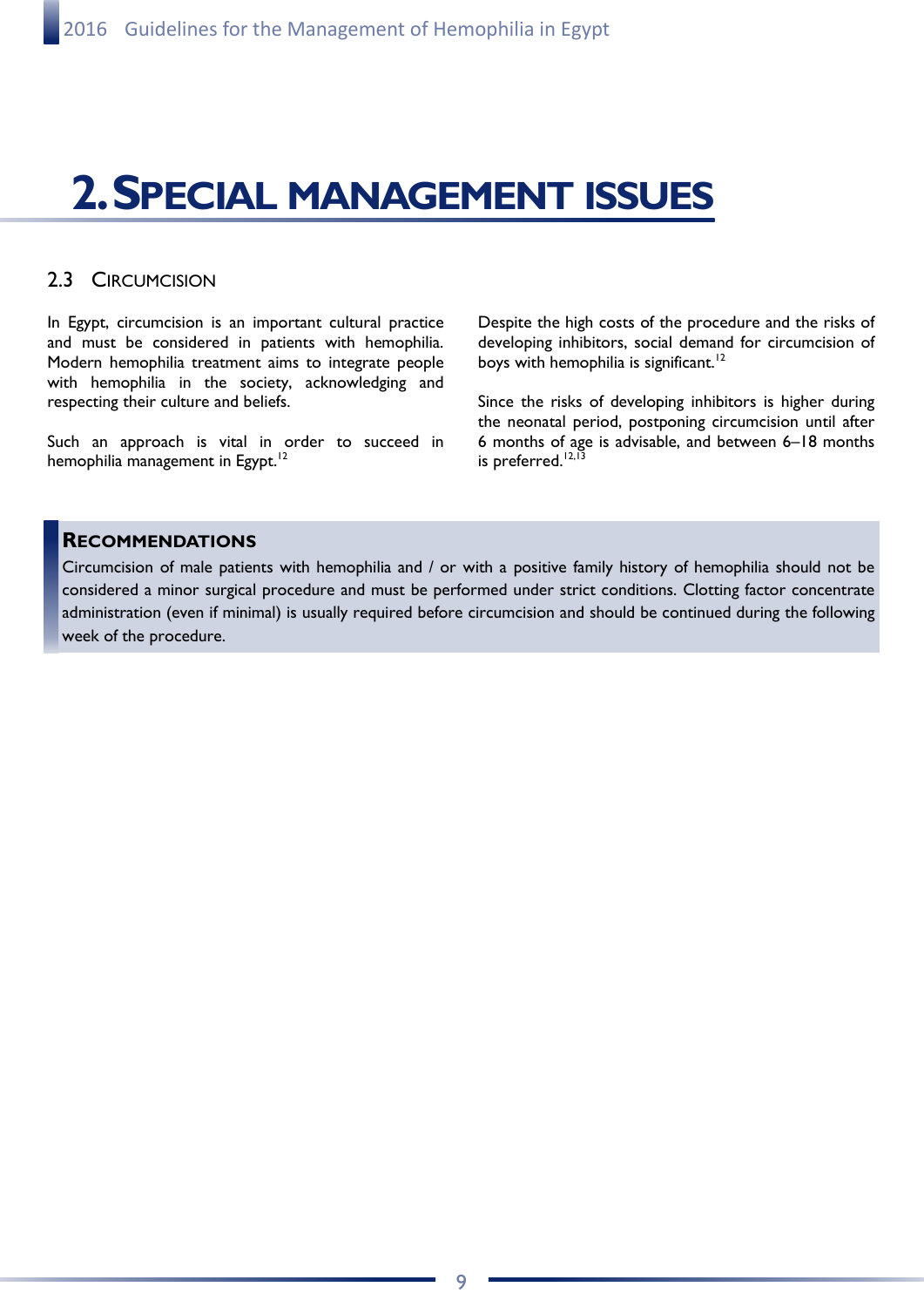# **3. LABORATORY DIAGNOSIS**

#### 3.1 PRINCIPLES OF DIAGNOSIS

Early diagnosis is important for the effective management of hemophilia. A correct diagnosis is essential to ensure that a patient receives the appropriate treatment, particularly considering that different bleeding disorders may have very similar symptoms.<sup>1</sup>

Accurate diagnosis can only be made with the support of a comprehensive and accurate laboratory service. Screening tests should be used to identify the potential cause of bleeding, for example, platelet count, bleeding time (in select situations) or other platelet function screening tests, prothrombin time (in select situations), and activated partial thromboplastin time (APTT).<sup>4</sup> Diagnosis should be confirmed by factor assays and other appropriate specific investigations. A central laboratory to confirm factor level is mandatory. Genotyping is essential, however, services are currently lacking in Egypt.

### **RECOMMENDATION**

Specific WFH guidelines on laboratory practices for the diagnosis of hemophilia should be followed.

### 3.2 DETECTION OF INHIBITORS

"Inhibitors" in hemophilia refer to immunoglobulin G (IgG) antibodies that neutralize or limit the effectiveness of clotting factor concentrates.<sup>4</sup> Depending on the potency of inhibitors present, treatment may be rendered partly or completely ineffective, resulting in increased morbidity.<sup>14,15</sup> Inhibitor development is multifactorial, with genetic and non-genetic risk factors involved. Inhibitors occur in about 30% of previously untreated patients (PUPs) with severe hemophilia A, usually within the first 50 to 100 exposure days  $(EDs)$  – but a baseline low risk remains throughout a patient's life.<sup>16,17</sup> The impact of treatment-related factors on inhibitor development in PUPs with hemophilia A is still debated.<sup>18</sup>

Development of inhibitors in people with hemophilia is one of the most serious complications of hemophilia management today.<sup>1</sup>

#### **RECOMMENDATION**

Specific WFH guidelines on the detection of inhibitors should be followed.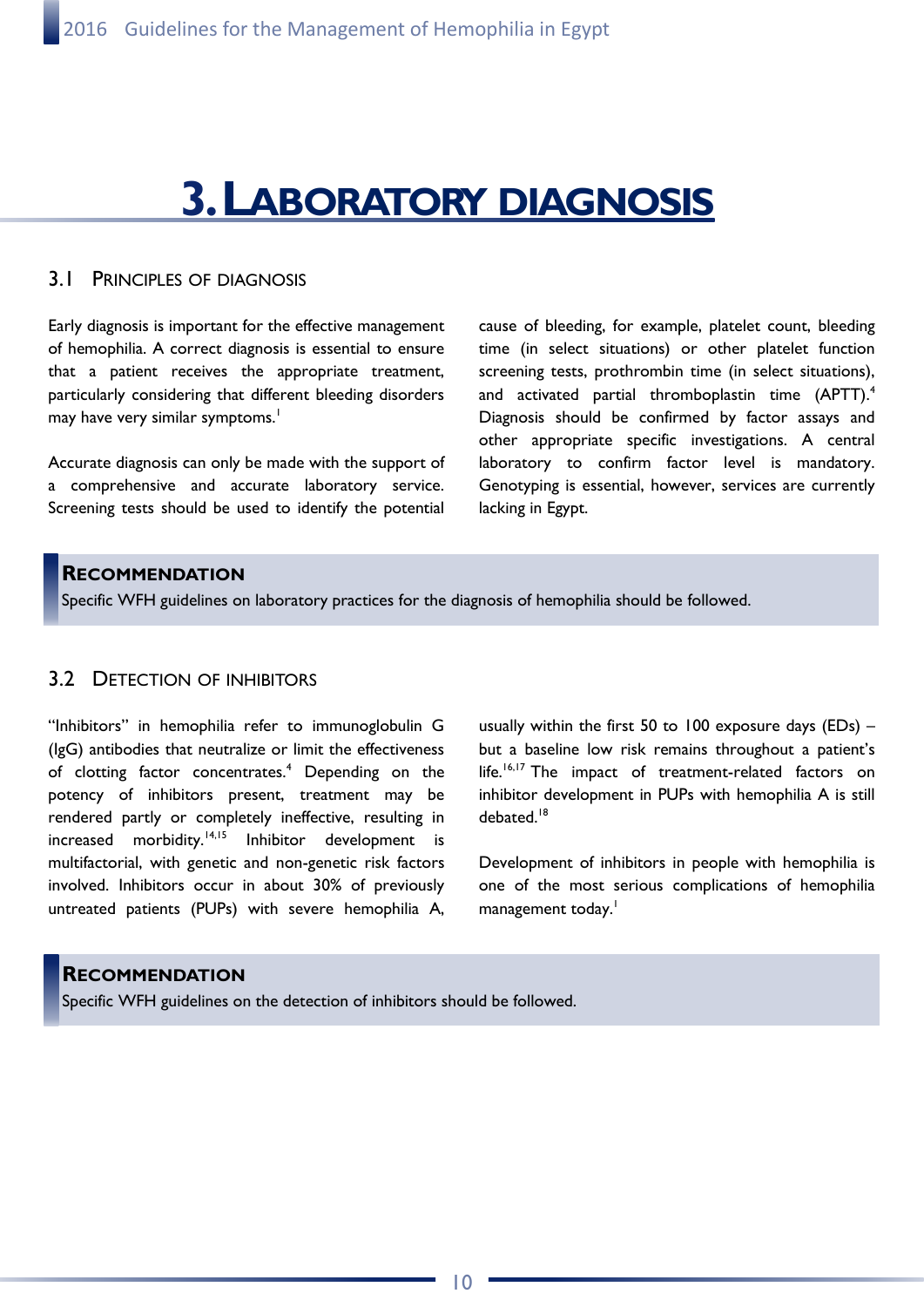# **4. HEMOSTATIC AGENTS AND DOSING REGIMENS**

#### 4.1 CLOTTING FACTOR CONCENTRATES

There are two categories of FVIII and FIX concentrate for the treatment of hemophilia A and B, respectively: plasma-derived (pd) and recombinant. Plasma-derived clotting factor is manufactured from large pools of human plasma, and undergoes various processes that aim to inactivate and eliminate known blood-borne viruses.

Recombinant clotting factor concentrates are manufactured from genetically engineered cell lines and undergo multiple purification steps, specific to product manufacturers.

### 4.2 PRODUCT SELECTION

Currently available therapeutic options for the management of hemophilia are highly effective. When selecting a coagulation factor, the main considerations are product safety and cost.

At a global scale, between 1970 and 1980, large numbers of people with hemophilia became infected with blood-borne viruses due to contaminated pdFVIII and pdFIX.<sup>19</sup> Careful selection of blood donors, screening of plasma, and advances in manufacturing of clotting factor concentrates have led to an almost complete elimination of the risk of known viral transmissions. However, despite the advances in prevention of transmission of known lipid-enveloped blood-borne viruses, blood can never be considered completely sterile as there are transitory or permanently circulating viruses that are not currently screened for, such as hepatitis E virus, Epstein-Barr virus, parvoviruses, cytomegaloviruses and Torque Teno virus.<sup>20</sup> Additionally, non-lipid-enveloped pathogens may survive current viral inactivation processes, and emerging viral and non-viral pathogens, such as prions, should also be considered. $21$ 

The risk of prion-mediated disease through plasma-derived products is higher in the absence of a reliable screening test for variant Creutzfeldt-Jakob disease (vCJD), and when there are no established manufacturing steps to inactivate the vCJD prion.

It is also important to identify persistence of inhibitors against factor VIII, for example, as it may be a risk factor that increases physical disability in hemophilia A patients.<sup>22</sup> However, the development of neutralizing anti-FVIII inhibitors are not only dependent on the concentrate used.<sup>23</sup>

#### **RECOMMENDATIONS**

Recombinant clotting factor concentrates are considered the gold-standard therapy and are the recommended treatment of choice for people with hemophilia in Egypt. If resources are limited, virally inactivated plasma-derived concentrates can be used. Due to the high prevalence of HCV in Egypt, cryoprecipitate, fresh frozen plasma and solvent and detergent filtration cryoprecipitate should only be used in emergency situations when no alternatives are available.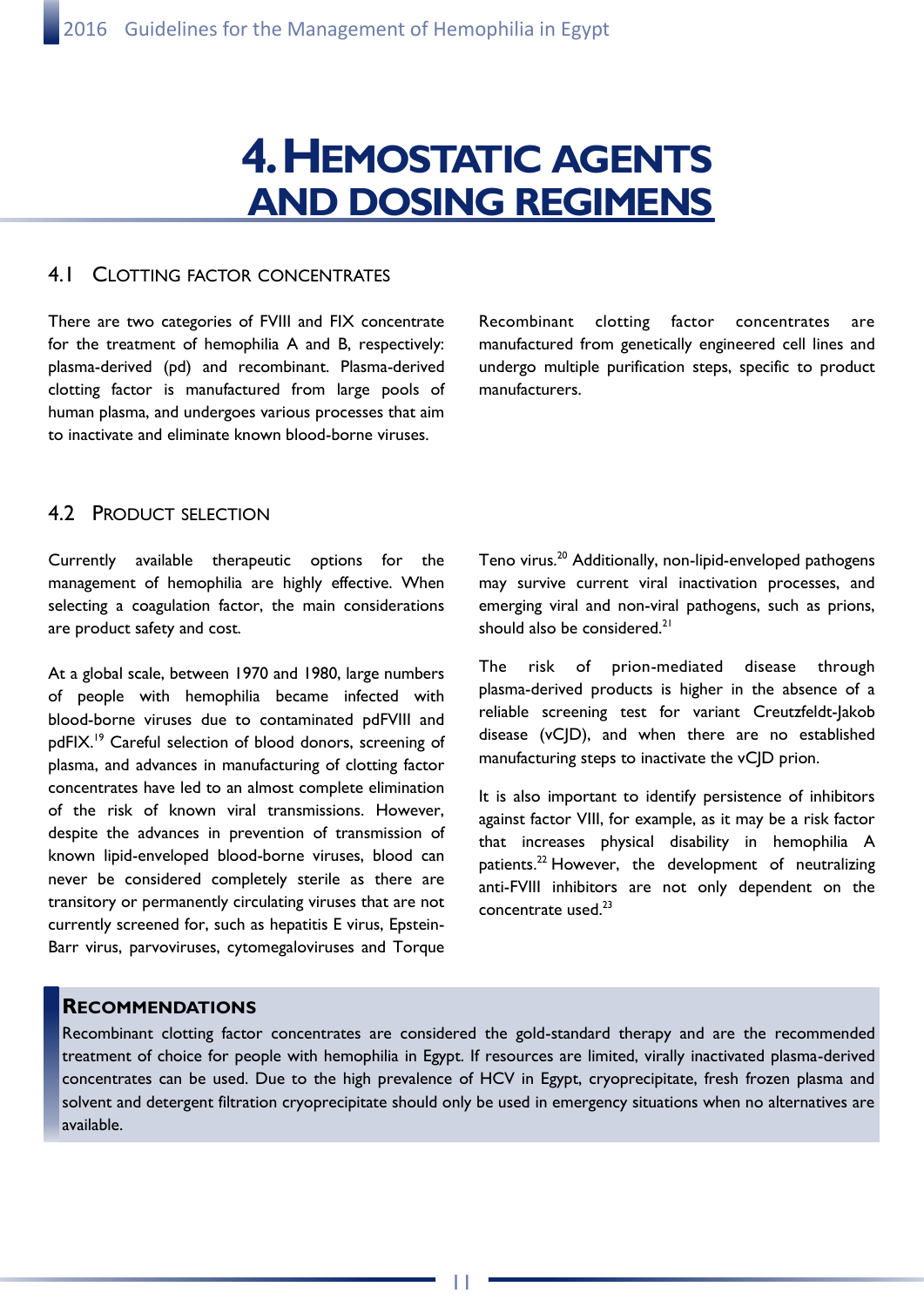# **4. HEMOSTATIC AGENTS AND DOSING REGIMENS**

#### 4.3 PROPHYLAXIS VS ON-DEMAND THERAPY

Prophylaxis is the treatment of factor concentrate to prevent anticipated bleeding (Table 2).<sup>4</sup>

Prophylactic treatment has been shown to result in fewer hemarthroses, less arthropathy, fewer muscle bleeds, less frequent monitoring, fewer hospital admissions, reduced risk of cerebral bleeding, less joint surgeries, less time off work, lower disability and improved quality-of-life. $24$ 

It has been shown that annual factor usage may be similar in patients on prophylactic and on-demand treatment regimens.

Therefore, compared with a primarily on-demand treatment strategy, a primarily prophylactic treatment strategy can lead to better outcomes at equivalent treatment costs.<sup>23,25,26</sup>

#### 4.4 CRYOPRECIPITATE

In Egypt, due to cost and resource constraints, both virally inactivated cryoprecipitate by solvent and detergent (S/D) and virally inactivated plasma by S/D are used for the management of patients with hemophilia.

Data have shown that S/D filtration cryoprecipitate FVIII "can be safely used for the control of acute and chronic bleeding episodes in hemophilia A patients"<sup>27</sup> but should only be used in "situations where clotting factor concentrates are not available".<sup>2</sup>

4.5 FRESH FROZEN PLASMA

Fresh frozen plasma (FFP) is a limited option to treat coagulation factor deficiencies as it is generally difficult to achieve FVIII levels higher than 30 IU/dl.<sup>2</sup>

Regarding dosage, the World Federation of Hemophilia highlights that "a bag of cryoprecipitate made from one unit of fresh frozen plasma (200–250ml) may contain 70–80 units of FVIII in a volume of 30–40 ml".<sup>2</sup>

Although FFP can be used for the treatment of hemophilia B in countries with limited resources to afford pdFIX concentrates, the WFH does not recommend its use due to its safety and quality concerns.2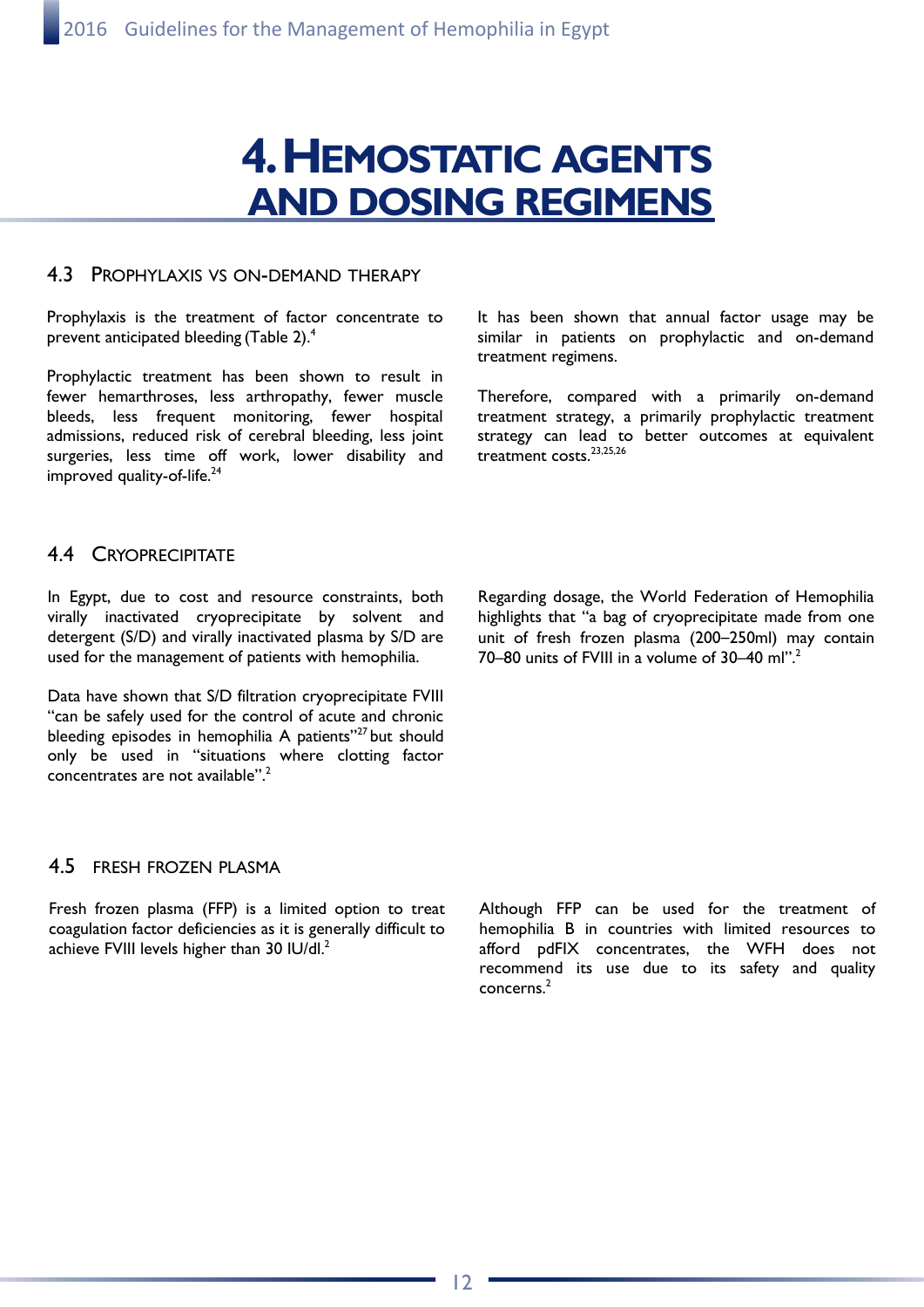### **TABLE 2: Definitions of factor replacement therapy protocols<sup>1</sup>**

| <b>Protocol</b>                          | <b>Definition</b>                                                                                                                                                                                                                                            |
|------------------------------------------|--------------------------------------------------------------------------------------------------------------------------------------------------------------------------------------------------------------------------------------------------------------|
| <b>On-demand treatment</b><br>(episodic) | Treatment given at the time of clinically evident bleeding                                                                                                                                                                                                   |
| <b>Primary prophylaxis</b>               | Regular continuous* treatment initiated in the absence of documented<br>osteochondral joint disease, determined by physical examination and / or<br>imaging studies, and started before the second clinically evident large joint<br>bleed and age 3 years** |
| Secondary prophylaxis                    | Regular continuous* treatment started after two or more bleeds into large<br>joints <sup>**</sup> and before the onset of joint disease documented by physical<br>examination and imaging studies                                                            |
| <b>Tertiary prophylaxis</b>              | Regular continuous* treatment started after the onset of joint disease<br>documented by physical examination and plain radiographs of the affected<br>joints                                                                                                 |
| Intermittent prophylaxis<br>(periodic)   | Treatment given to prevent bleeding for periods not exceeding 45 weeks<br>in a year                                                                                                                                                                          |

\*Continuous is defined as the intent of treating for 52 weeks per year and receiving a minimum of an *a priori* defined frequency of infusions for at least 45 weeks (85%) of the year under consideration.

\*\*Large joints = ankles, knees, hips, elbows and shoulders.

### **RECOMMENDATIONS**

Prophylaxis is the preferred treatment approach for all patients to preserve musculoskeletal function, as it prevents bleeding and joint destruction. Prophylaxis is cost-effective in the long term because it eliminates the high cost associated with subsequent management of damaged joints and improves quality-of-life. Low-dose (recombinant, third generation 40 IU/kg)<sup>28</sup> 2–3 times per week prophylaxis is an effective option, but should be individualized according to age, venous access, bleeding phenotype, activity and availability of clotting factor concentrates. One option for the treatment of very young children is to start prophylaxis once per week and escalate depending on bleeding and venous access.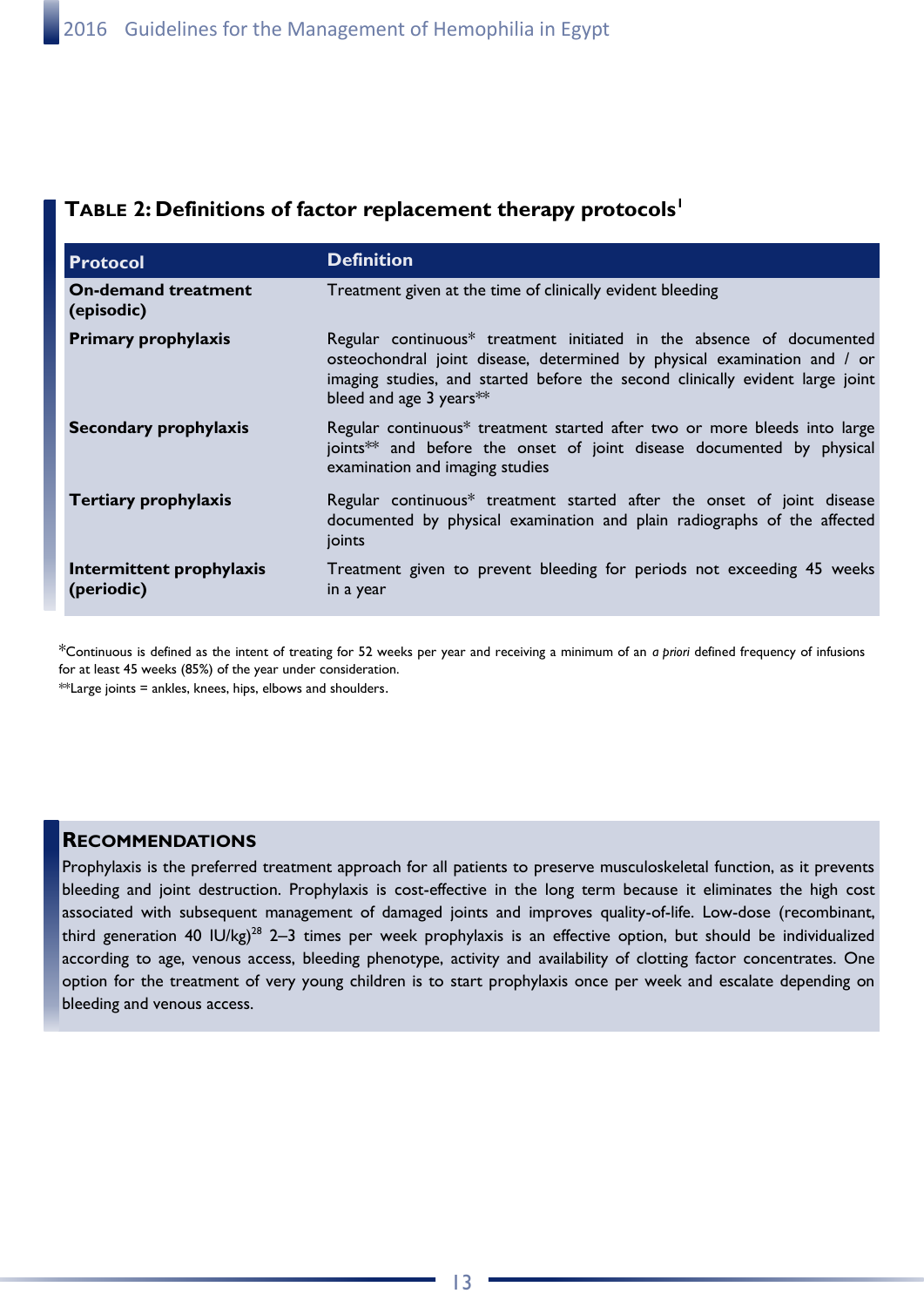# **5. COMPLICATIONS OF HEMOPHILIA**

### 5.1 SYNOVECTOMY

Approximately 80–90% of bleeding episodes in hemophilia occur in the musculoskeletal system, especially in the large synovial joints (elbows, knees, ankles, hips and shoulders).<sup>4</sup> Chronic hemophilic synovitis is characterized by persistent joint swelling and proliferative synovitis.<sup>29</sup>

A reduction of the hypertrophied synovium is the key to preventing recurrent intra-articular hemorrhages.<sup>29</sup> The vicious cycle of hemarthrosis–synovitis–hemarthrosis secondary to recurrent hemarthroses must be interrupted as soon as possible to avoid the development of hemophilic arthropathy.<sup>29</sup>

Synovectomy should be considered if chronic synovitis persists with frequent recurrent bleeding and it is not possible to be controlled by other means.<sup>1</sup> If a radioisotope is not available, chemical synovectomy with rifampicin is an appropriate alternative,<sup>1</sup> however, chemical synovectomy can be more painful than radioactive synovectomy.<sup>30</sup>

A combined prospective study comparing chemical (rifampicin) vs radioactive  $(^{90}\text{Y})$  synovectomy showed similar results with both methods.<sup>30</sup>

### **RECOMMENDATIONS**

Guided by ultrasound, non-surgical synovectomy is the procedure of choice. Chemical synovectomy should be used when appropriate and available. Rifampicin is highly effective, has few side effects, and can be accomplished in an outpatient setting, when preceded and followed by factor infusion, analgesic use and bed rest.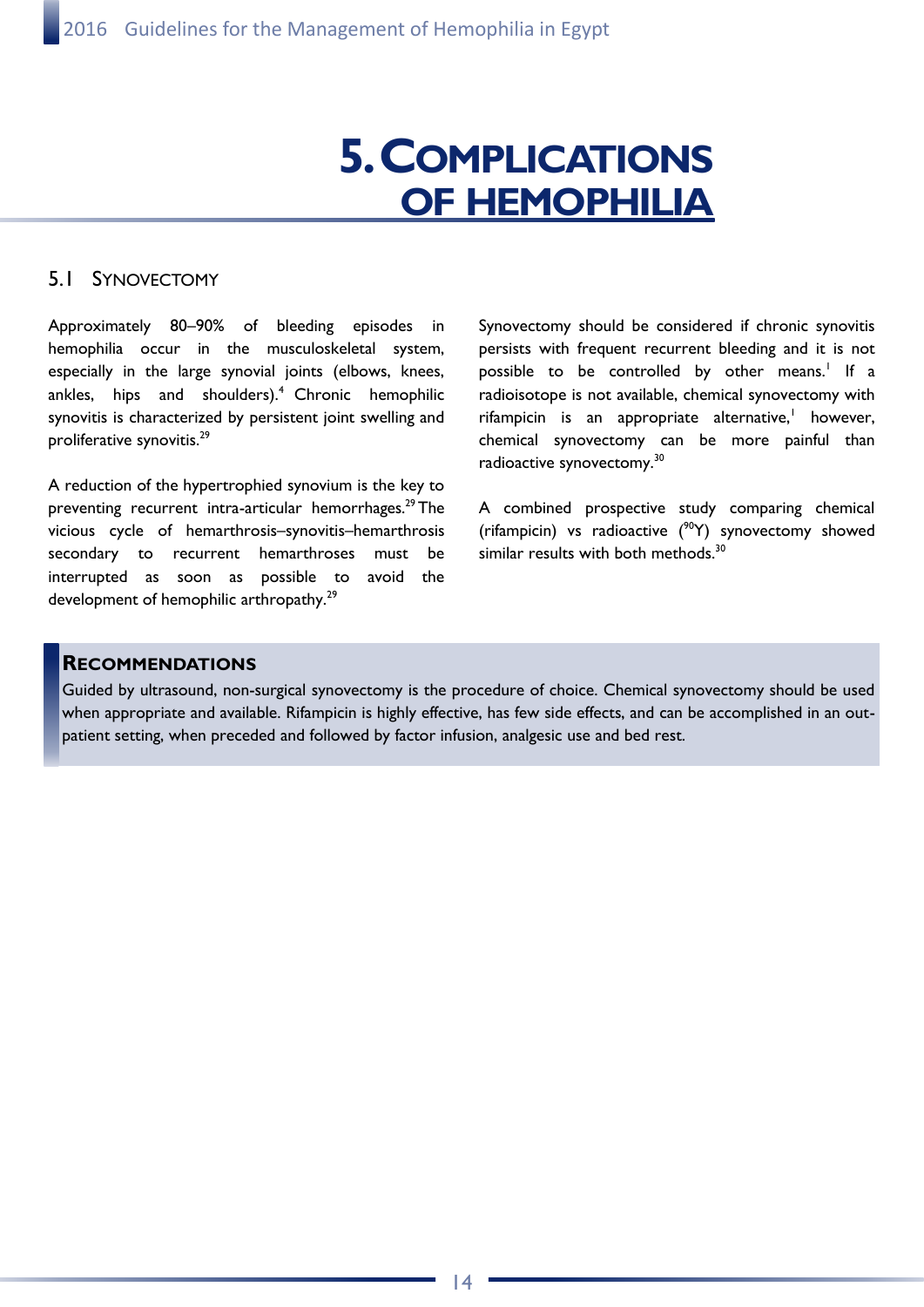## **6. EGYPTIAN SOCIETY OF HEMOPHILIA AND FUTURE STRATEGIC OBJECTIVES**

### 6.1 INTRODUCTION TO THE EGYPTIAN SOCIETY OF HEMOPHILIA (ESH)

The regular management of hemophilia in Egypt started through the establishment of a Diagnostic Unit of Inherited Bleeding Disorders (IBD) in the Central Health Laboratories of the Ministry of Health (MoH) and a Hemophilia Treatment Center in the National Institute of Diabetes, in 1968. Three years later, Dr Bothaina El Shenawy, together with a group of interested hematologists and hemophilia patients, founded the Egyptian Society of Hemophilia (ESH).

#### The ESH objectives are to:

1. Accurately identify IBD through the provided MoH laboratories and blood research departments; 2. Establish and maintain a national registry to accurately determine the epidemiological data of IBD and improve decision-making on adequate 'patient' treatments; 3. Increase public awareness about IBD and advocate for patients with hemophilia rights in accessing appropriate healthcare and integration in the society through:

- Free education
- Exemption from military service
- Employment rights similar to other impairment disorders
- 4. Scientific research in the field of IBD;

5. Cooperation with other national and international organizations that can help to improve care of patients with IBD.

#### 6.2 NATIONAL CARE PROGRAM FOR IBD

As a result of the work by the ESH there are now about 21 hemophilia treatment centres across the country, IBD are among government priorities and allocated budget is progressively increasing.

### **Figure 1: Role of the Egyptian Society of Hemophilia**

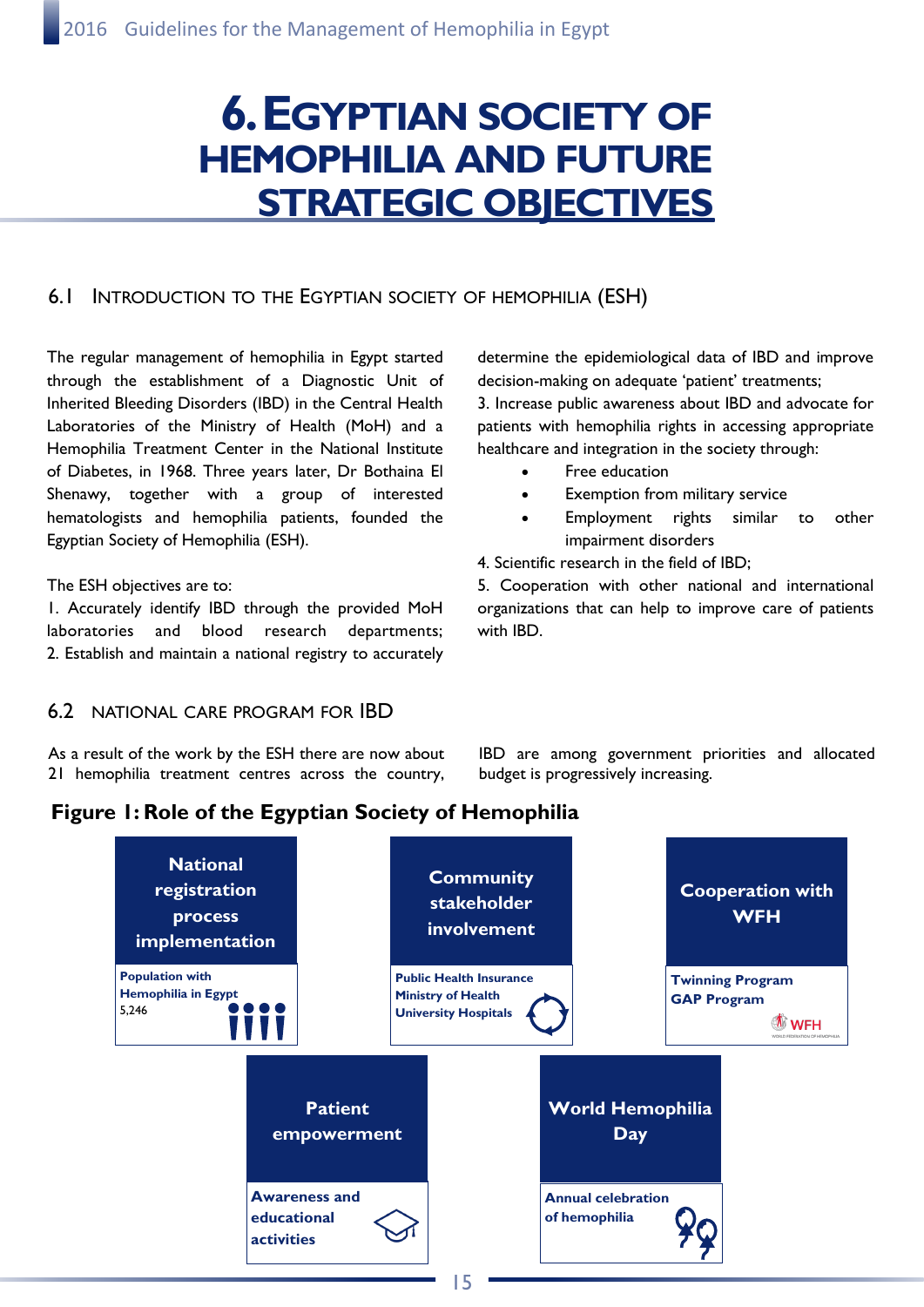# **6. EGYPTIAN SOCIETY OF HEMOPHILIA**

### 6.3 ESH VISION AND STRATEGIC PLAN UNTIL 2018

#### **01 PUBLIC AWARENESS**

There is interest in increasing knowledge about IBD among healthcare professionals and the community, particularly through governmental support

### **02 PRODUCT AVAILABILITY** Increase the availability of FVIII from 0.36 IU/capita to 0.86 IU/capita

#### **03 NATIONAL GUIDELINES**

Establish National Management Guidelines and ensure regular reviews and updates

### **04 DIAGNOSIS**

Introduction of a national screening program for inhibitors to FVIII and FIX

### **05 NATIONAL REGISTRATION**

Introduce regular evaluation of management outcome and establish a national registry

#### **06 COMMUNITY SUPPORT**

Increase governmental support for rehabilitation of patients with IBD